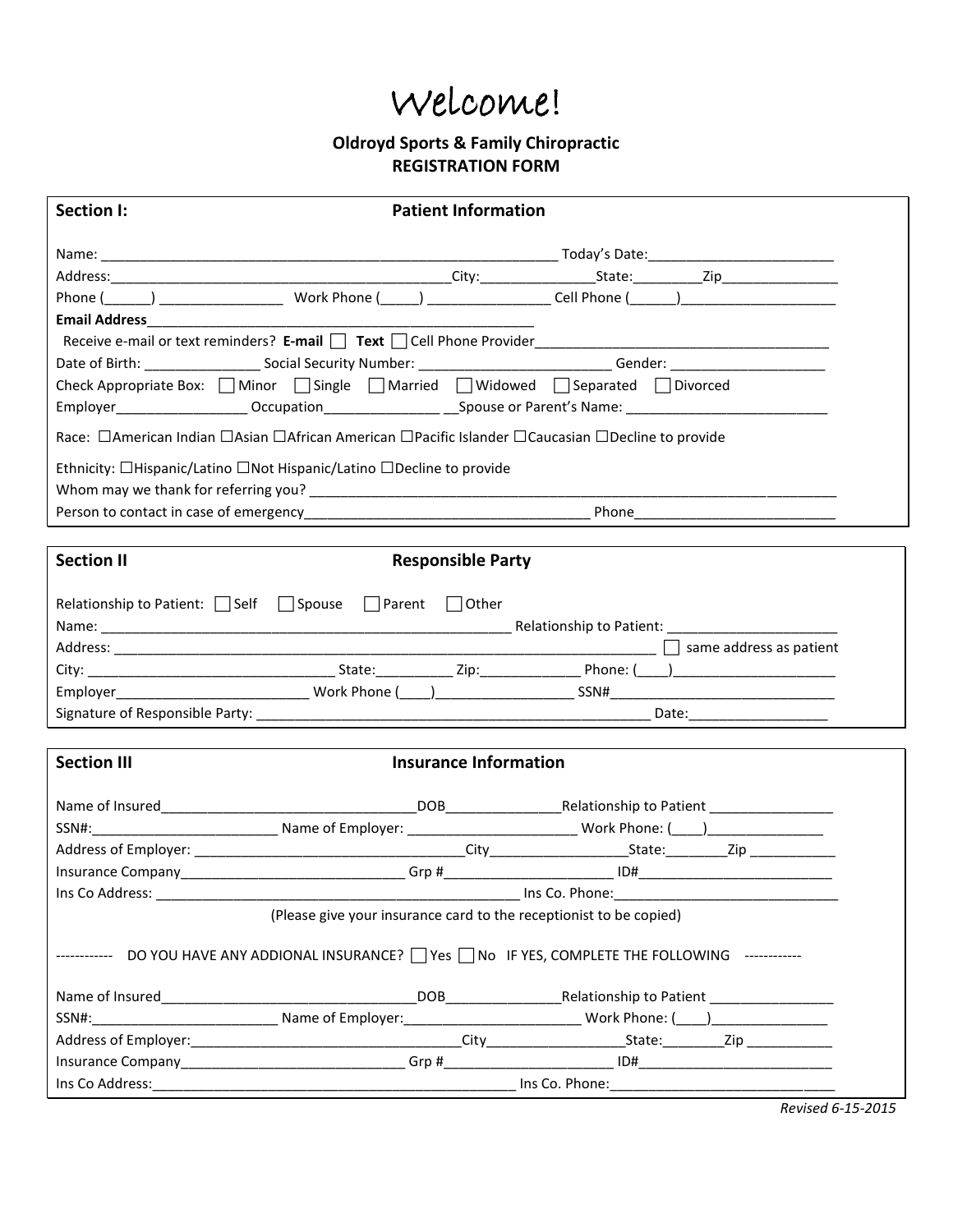| <b>Health History</b>                                                                                 |        |                   |  |            |                                                           |
|-------------------------------------------------------------------------------------------------------|--------|-------------------|--|------------|-----------------------------------------------------------|
|                                                                                                       |        |                   |  |            |                                                           |
| Addressing issues that may have brought you to our office                                             |        |                   |  |            | Date of Onset:                                            |
| Please briefly explain what brought you to our office today:                                          |        |                   |  |            |                                                           |
| On a scale of $1 - 10$ describe your pain level: $(1 = none / 10 = extreme)$                          |        |                   |  |            |                                                           |
| Does this interfere with: __Work ____Sleep ____Walking ____Hobbies ____Leisure ____Other              |        |                   |  |            |                                                           |
| Have you seen anyone else for this issue? _____ yes _______ no lf yes, who? ________________________  |        |                   |  |            |                                                           |
| Childhood History: Circle all that apply                                                              |        |                   |  |            |                                                           |
| Did you have any childhood illnesses?                                                                 |        |                   |  | <b>Yes</b> | <b>No</b>                                                 |
| Did you have any serious falls as a child?                                                            |        |                   |  | <b>Yes</b> | <b>No</b>                                                 |
| Did you play youth sports?                                                                            |        |                   |  | <b>Yes</b> | <b>No</b>                                                 |
| <b>Did you take Medications?</b><br><b>Yes</b><br><b>No</b>                                           |        |                   |  |            |                                                           |
| Did you have surgery?<br><b>Yes</b><br><b>No</b>                                                      |        |                   |  |            |                                                           |
| Have you fallen / jumped from a height over three feet?<br>Yes<br><b>No</b>                           |        |                   |  |            |                                                           |
| Were you in any car accidents as a child?<br><b>Yes</b><br><b>No</b>                                  |        |                   |  |            |                                                           |
| Was there any prolonged use of medicine such as antibiotics or an inhaler?<br><b>Yes</b><br><b>No</b> |        |                   |  |            |                                                           |
| Did you suffer any other traumas (physical or emotional)                                              |        |                   |  | Yes        | No                                                        |
| <u> Adult – (18 to present)</u>                                                                       |        | <b>Circle One</b> |  |            |                                                           |
| Do you currently smoke?                                                                               | Yes    | <b>No</b>         |  |            | Rate these following as Poor, Good, Excellent:            |
| Do/did you drink alcohol?                                                                             | Yes No |                   |  |            |                                                           |
| Have you been in any accidents?                                                                       | Yes No |                   |  |            | Exercise: _______ When and what? ________________________ |
| Have you had any surgery?                                                                             | Yes    | <b>No</b>         |  |            |                                                           |
| If you list harge.                                                                                    |        |                   |  |            |                                                           |

If yes, list here: **\_\_\_\_\_\_\_\_\_\_\_\_\_\_\_\_\_\_\_\_\_\_\_\_\_\_\_ \_\_\_\_\_\_\_\_\_\_\_\_\_\_\_\_\_\_\_\_\_\_\_\_\_\_\_\_\_\_\_\_\_\_\_\_\_\_\_ Medication Allergies: \_\_\_\_\_\_\_\_\_\_\_\_\_\_\_\_\_\_\_\_\_\_\_\_\_\_\_\_\_\_\_\_\_** Do/did you play adult sports? **Yes No Additional Allergies:\_\_\_\_\_\_\_\_\_\_\_\_\_\_\_\_\_\_\_\_\_\_\_\_\_\_\_\_\_\_\_\_\_\_ Current Medications: \_\_\_\_\_\_\_\_\_\_\_\_\_\_\_\_\_\_\_\_\_\_\_\_\_\_\_\_\_\_\_\_\_\_\_\_\_\_\_\_\_\_\_\_\_\_\_\_\_\_\_\_\_\_\_\_\_\_\_\_\_\_\_\_\_\_\_\_\_\_\_\_\_\_\_\_\_\_\_**

### **Please check (**✓**) all symptoms you have ever had, even if they do not seem related to your current problem:**

| <b>2 Headaches</b>                                                                                       | <b>D</b> Pins and needles in legs                      | <b>2 Fainting</b>                                                                         | <b>2 Neck pain</b>       |
|----------------------------------------------------------------------------------------------------------|--------------------------------------------------------|-------------------------------------------------------------------------------------------|--------------------------|
| <b>Z</b> Pins and needles in arms                                                                        | <b>2 Loss of smell</b>                                 | <b>2 Back Pain</b>                                                                        | <b>2</b> Loss of balance |
| <b>2 Dizziness</b>                                                                                       | <b>2 Buzzing in ears</b>                               | <b>Z</b> Ringing in ears                                                                  | <b>2 Nervousness</b>     |
| <b>Z</b> Numbness in fingers                                                                             | <b>2 Numbness in toes</b>                              | <b>7 Loss of taste</b>                                                                    | <b>2 Stomach Upset</b>   |
| <b>2 Fatigue</b>                                                                                         | <b>2 Depression</b>                                    | <b>7</b> Irritability                                                                     | <b>2 Tension</b>         |
| <b>Z</b> Sleeping problems                                                                               | <b>2 Stiff Neck</b>                                    | <b>2 Cold Hands</b>                                                                       | <b>2 Cold Feet</b>       |
| <b>7</b> Diarrhea                                                                                        | <b>2 Constipation</b>                                  | <b>图 Fever</b>                                                                            | <b>2 Hot Flashes</b>     |
| <b>2 Cold Sweats</b><br><b>7 Mood Swings</b><br>$F_{\text{max}}(t, t)$ is a life $D_{\text{max}}(t)$ and | <b>2 Lights bother eyes</b><br><b>2 Menstrual Pain</b> | <b>7 Urinary Problem</b><br><b><b><b>D</b></b> Menstrual Irregularity <b>D</b> Ulcers</b> | <b>图 Heartburn</b>       |

## **Family Health Profile:**

At our office we are not only interested in your health and well being but also that of your family and loved ones. Please mention below any health conditions or concerns you may have about your:<br>Children

| Children: | Spouse   |        |  |
|-----------|----------|--------|--|
| Father:   | Brother' | Sister |  |
| Signature |          | Date   |  |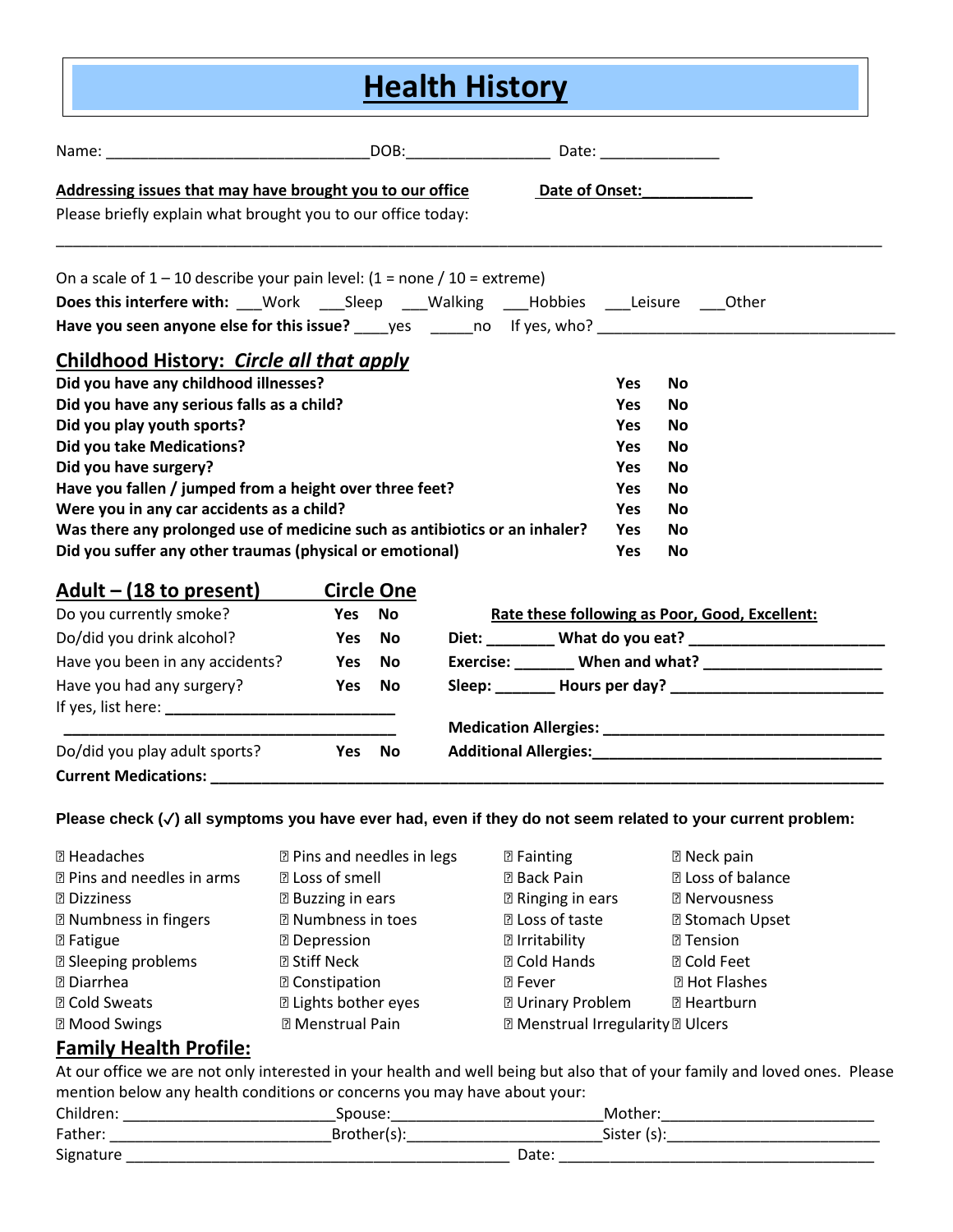#### **\_\_\_\_\_\_\_\_\_\_\_\_\_\_\_\_\_\_\_\_\_\_\_\_\_\_\_\_\_\_\_\_\_\_\_\_\_\_\_\_\_\_\_\_\_\_\_\_\_\_\_\_\_\_\_\_\_\_\_\_\_\_\_\_\_\_\_\_\_\_\_\_\_\_\_\_\_\_\_\_\_\_\_\_\_\_\_\_\_\_\_\_\_\_\_\_\_\_\_\_\_\_ DISCLOSURE & INFORMED CONSENT TO CHIROPRACTIC CARE**

You have the right, as a patient, to be informed about your condition and diagnosis. You also have the right to be informed about the recommended chiropractic procedures to be used, so that you may make an informed decision about your treatment. Once informed, you may make the decision to undergo treatment knowing the potential risks and hazards involved. By signing this agreement, I acknowledge that I have been consulted about my diagnosis and the recommended treatments. I understand and I am informed of the risks involved in my treatment, including, but not limited to, fractures, disk injuries, strokes, dislocation, sprains, increased symptoms, and pain. I further acknowledge that NO GUARANTEES OR ASSURANCES have been made to me concerning the results intended from the treatment.

I hereby request and consent to the performance of chiropractic procedures and care, including physiotherapy from Oldroyd Chiropractic, Brian R. Oldroyd, D.C., and/or other licensed Doctors of Chiropractic, or those treating me, employed at Oldroyd Chiropractic.

Signature (parent or guardian if patient is a minor) Date

\_\_\_\_\_\_\_\_\_\_\_\_\_\_\_\_\_\_\_\_\_\_\_\_\_\_\_\_\_\_\_\_\_\_\_\_\_\_\_\_\_ \_\_\_\_\_\_\_\_\_\_\_\_\_\_\_

#### **\_\_\_\_\_\_\_\_\_\_\_\_\_\_\_\_\_\_\_\_\_\_\_\_\_\_\_\_\_\_\_\_\_\_\_\_\_\_\_\_\_\_\_\_\_\_\_\_\_\_\_\_\_\_\_\_\_\_\_\_\_\_\_\_\_\_\_\_\_\_\_\_\_\_\_\_\_\_\_\_\_\_\_\_\_\_\_\_\_\_\_\_\_\_\_\_\_\_\_\_\_\_ CONSENT FOR USE OF DISCLOSURE OF HEALTH INFORMATION**

**Our Pledge to You:** We are dedicated to protecting your privacy. Although this disclosure is required by law, please know that we respect the privacy of your health. However, there are circumstances that require that we may have to use or disclose your health care information. Your information may be used or disclosed in the following circumstances: 1) We may disclose your health information to another health care provider or a hospital for the purposes of diagnosis, assessment, and/or treatment. 2) We may disclose your health information to obtain a payment from you, an insurer, or a third party responsible for your payments. 3) Your health information may be disclosed for the purposes of treatment, quality control, staff evaluations, and to train new staff members. 4) Your health information may be disclosed to remind you of appointments, send you birthday cards, to say thank-you for a referral, to send you an office newsletter, and/or to invite you to a Patient Appreciation Day. 5) Your signed Success Story may be used for promotional purposes.

If you need more information on how your health information may be disclosed, please ask. We have a detailed description of how your health information may be used or disclosed. We reserve the right to change our disclosure policy and implement those changes at any time. You may pick up or call for a copy of the policy from our office at any time.

**Your Right to Limit Uses or Disclosures:** You have the right to limit how we use or disclose your health information. If you desire to limit how we use your information, please do so in writing. However, we are not required to agree to your restrictions. If we do agree, then the restrictions are binding on us.

**Your Right to Revoke Your Authorization:** You may revoke your consent at any time in writing. We will not be able to honor your revocation request if we have already released your health information before we receive your request to revoke your authorization. If you were required to give your authorization as a condition of obtaining insurance, the insurance company may have a right to your health information if they decide to contest your claims.

I have read and agree to the above consent policy. I acknowledge I have received a copy of the office "Notice of Patient Privacy Policy.

| Signature (parent or guardian if patient is a minor) |                                   | Date                                           |
|------------------------------------------------------|-----------------------------------|------------------------------------------------|
|                                                      | <b>MEDICARE PATIENT AGREEMENT</b> | (Required by Medicare for all Medicare Claims) |
|                                                      |                                   |                                                |
| Entitlee's Name                                      |                                   | Medicare Subscriber Number                     |

I hereby request that payment of authorized Medicare benefits be made on my behalf to Oldroyd Chiropractic, Brian R. Oldroyd, D.C., for any services furnished me by that provider. I authorize any holder of medical information about me to release to Center for Medicare & Medicaid Services and its agents any information needed to determine these benefits or the benefits payable for related services.

This authorization is in effect until I choose to revoke it in writing.

\_\_\_\_\_\_\_\_\_\_\_\_\_\_\_\_\_\_\_\_\_\_\_\_\_\_\_\_\_\_\_\_\_\_\_\_\_\_\_\_\_ \_\_\_\_\_\_\_\_\_\_\_\_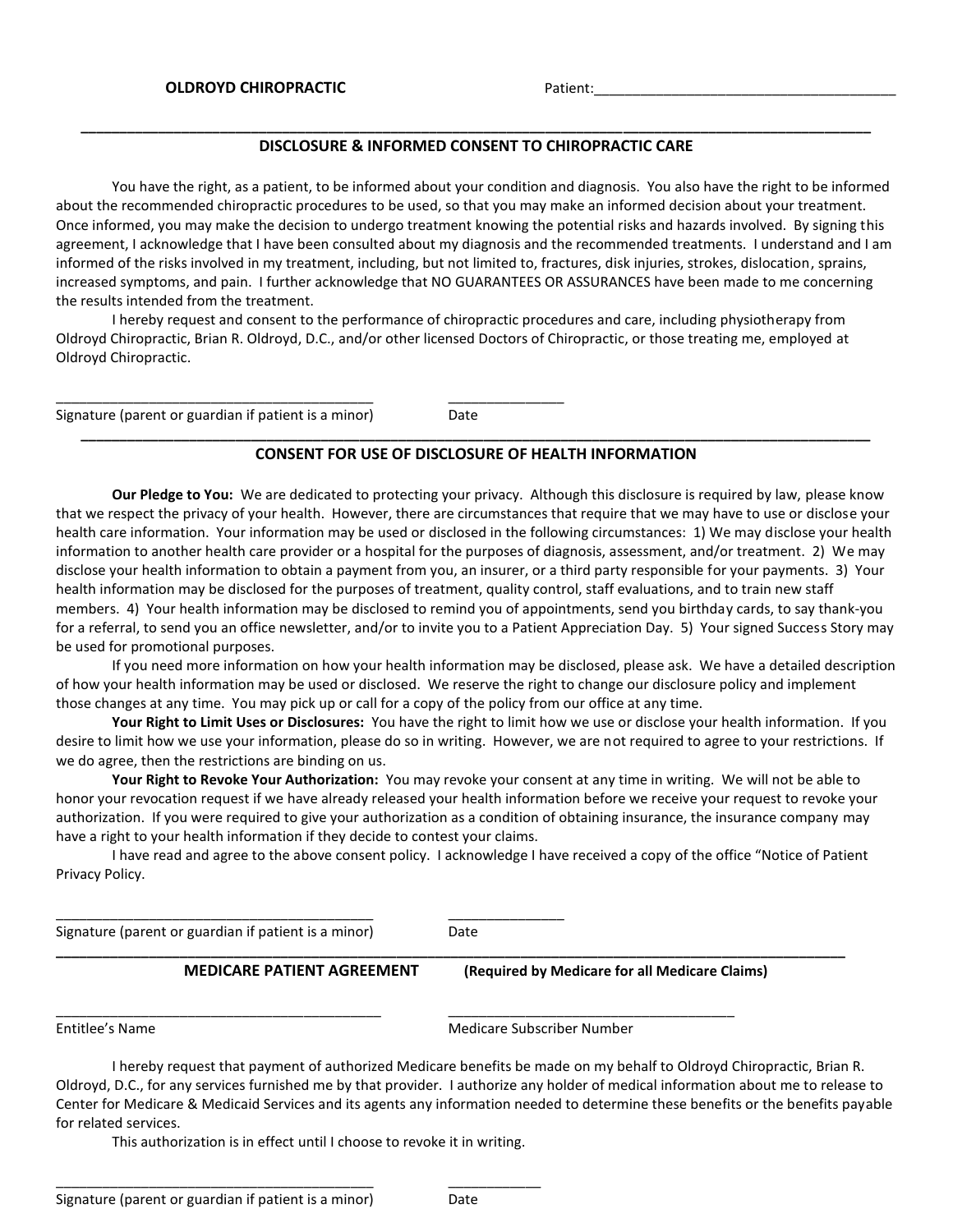#### **FINANCIAL POLICIES**

*Our office offers two methods of payment for services rendered. Please check one of the following and sign below:*

**\_\_\_\_\_\_\_\_\_\_\_\_\_\_\_\_\_\_\_\_\_\_\_\_\_\_\_\_\_\_\_\_\_\_\_\_\_\_\_\_\_\_\_\_\_\_\_\_\_\_\_\_\_\_\_\_\_\_\_\_\_\_\_\_\_\_\_\_\_\_\_\_\_\_\_\_\_\_\_\_\_\_\_\_\_\_\_\_\_\_\_\_\_\_\_\_\_\_\_\_\_\_**

**□ Self-Pay** Definition: Under this payment method, charges for services are paid in full immediately after they are rendered and no paperwork is performed or monthly billing done. By reducing the cost of bookkeeping, we are able to offer our self-pay patients reduced fees for services.

**□ Insurance** Definition: As a professional courtesy to our insured patients, we bill insurance companies for services rendered. The fee schedule is higher than self-pay as an insurance plan requires considerable claims preparation, insurance verification, authorization requests, completion of forms and possibly copying of records and report writing for medical necessity. WORKERS COMPENSATION and AUTOMOBILE NO-FAULT INSURANCE may cover your chiropractic treatment. If you have been injured on the job or in an automobile accident, PLEASE notify us immediately so that we can file the proper forms.

**Insured Patients:** Our financial relationship is with **YOU**, not with your insurance company. When we verify benefits, and as a courtesy to you, we will try to give you general guidelines about what your insurance policy might cover. Since insurance is an agreement entered into by you and your insurance carrier, you are ultimately responsible for knowing the specifics of what your policy covers. Although insurance coverage has been verified, not all services may be covered.

As a contract provider for your insurance company, we accept the fee allowance from your insurance company as our full fee **for covered services**. As you know, insurance company benefits and limitations vary widely. What this means is that on each visit you are required to pay your co-payment, **non-covered services**, and/or deductible. We bill your insurance and they pay the contracted amount, minus your co-payment and/or deductible for covered services. If there is an amount left over we discount the amount as a contractual reduction and your fee is considered paid in full.

Also, it is important to note that regardless of how many visits an insurance company says are available, they only pay for visits they determine are medically necessary, **under their definition of medically necessary**. Many times your insurance company's definition of medical necessity is based on an acute pain model of 5-8 visits instead of what you really need to reach maximum improvement and stay there. **As such, visits above 5-8 visits per condition may be considered not medically necessary and a noncovered service**.

**ALL PATIENTS** are REQUIRED to PAY IN FULL at the time of each visit. If the entire amount cannot be paid, it is expected that the remaining balance will be paid within 60 days of the date of service. A FINANCE CHARGE of 1.5% of the unpaid balance or \$5.00, whichever is greater, may be assessed monthly to your account on any services that remains unpaid 60 days after the date of service, unless other financial arrangements have been made. If collection has to be made by suit or otherwise, the patient or legal guardian of minor child will be responsible for any and all fees incurred, including court costs, attorney fees, and interest. We accept cash, checks, money orders, credit and debit cards. Payment for orthopedic supports, supplements, and other supplies is required at the time of purchase. Special orders must be paid for at the time the order is placed.

**Returned Check Policy:** A finance charge of \$25.00 will be charged for returned checks.

**Cancellation Policy:** Patients must give notice to the office of any cancellations or rescheduling of appointments within 12- 24 hours of the scheduled appointment. Failure to give notice will result in a \$20 late cancellation fee being assessed on the account.

**□ As a Self-Pay Patient**, by signing this agreement, I acknowledge that I have read and understand the financial policies above and I agree to be responsible for all charges incurred by me for services rendered in this office.

**□ As an Insured Patient**, by signing this agreement, I acknowledge that I have read and understand the financial policies above and I agree to be personally responsible for all co-payments/co-insurance, deductibles, non-covered services and any other amounts not covered by my insurance. Furthermore:

I hereby authorize the release of any information you deem appropriate concerning my physical condition to any insurance company, attorney or adjuster in order to process any claim for reimbursement of charges.

Signature (parent or guardian if patient is a minor) Date

\_\_\_\_\_\_\_\_\_\_\_\_\_\_\_\_\_\_\_\_\_\_\_\_\_\_\_\_\_\_\_\_\_\_\_\_\_\_\_\_\_\_\_\_ \_\_\_\_\_\_\_\_\_\_\_\_\_\_\_

\_\_\_\_\_\_\_\_\_\_\_\_\_\_\_\_\_\_\_\_\_\_\_\_\_\_\_\_\_\_\_\_\_\_\_\_\_\_\_\_\_\_\_\_\_ \_\_\_\_\_\_\_\_\_\_\_\_\_\_\_